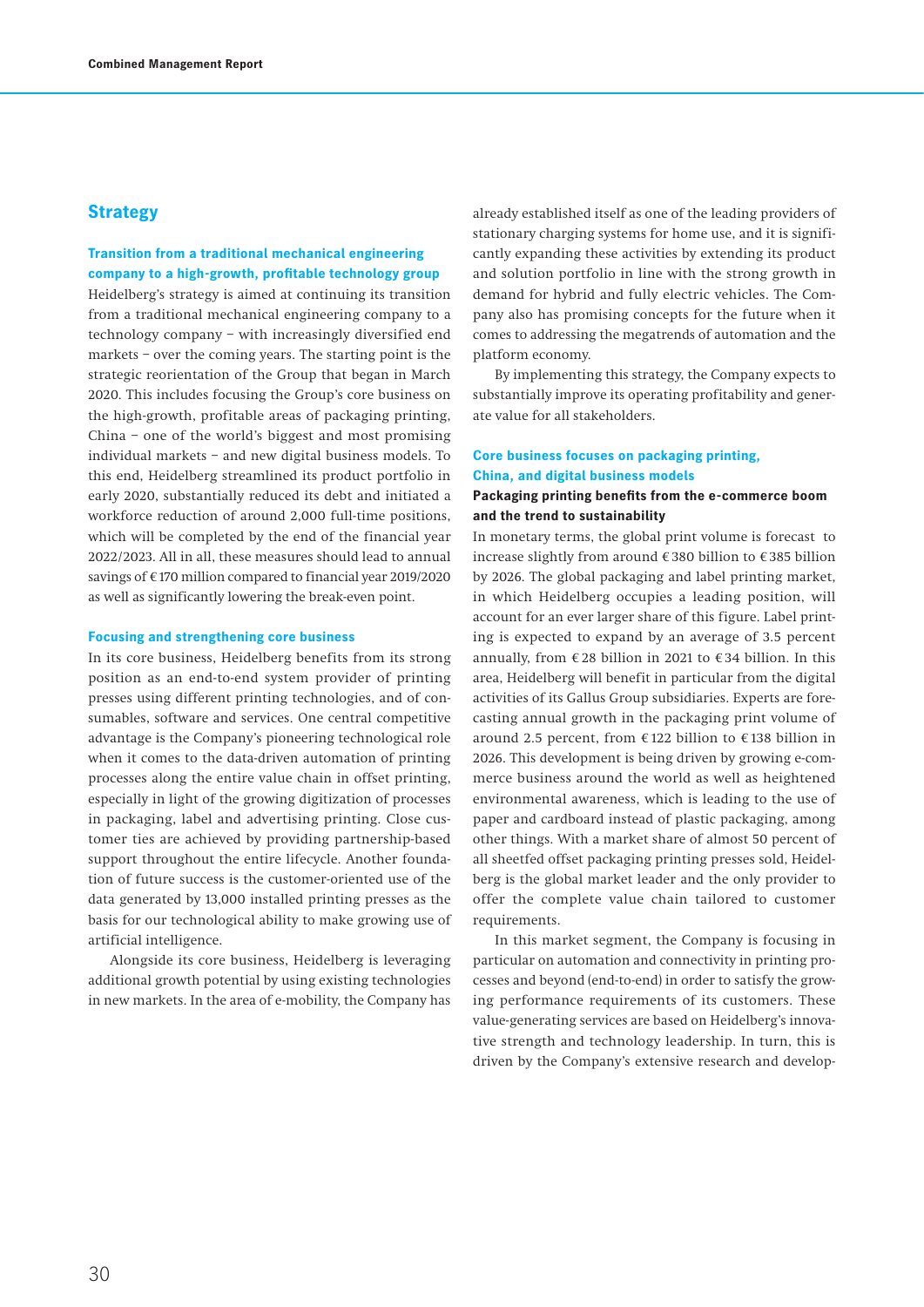ment activities with around 726 employees (see also the "Research and Development" section on pages 35 to 37 of this report). In light of this and the Company's extremely good position in the high-growth Asian markets, Heidelberg intends to systematically leverage its potential in packaging printing over the coming years.

## **Harnessing the competitive benefits of a well-established presence in China**

Among the Asian markets, China is particularly promising. The sheetfed offset print volume ( $€$  40 billion in 2021) is expected to see average annual growth of more than 2 percent over the coming years, with packaging printing performing especially well. The aim is to further expand Heidelberg's leading position in the important 70 x 100 sheetfed offset format, which currently involves a market share of around 50 percent, and to benefit from growth in one of the world's largest individual print markets. In addition to tailored printing presses aimed primarily at the Asian market, Heidelberg's strategy in China involves new, digital services for the entire printing press lifecycle. To this end, the capacities that have been in place at the Shanghai site since 2006 have been expanded to more than 550 employees in order to successfully serve the local market and neighboring markets. Heidelberg already supplies customers in more than 40 countries from its plant in Shanghai, with an export rate of about 18 percent. Heidelberg is taking efforts to considerably reduce its dependence on vulnerable global supply chains by increasing the extent to which it is supplied by local providers.

## **Digital business models: a win-win approach for customers and Heidelberg**

In light of the growing complexity of print jobs and hence customer orders, data usage and connectivity will be of crucial importance to Heidelberg in the future. As well as offering considerable benefits to our customers in the form of optimal efficiency and productivity, the associated products open up additional sales prospects for Heidelberg. We can draw upon our experience and the data from the around 13,000 printing presses and around 25,000 Heidelberg Prinect modules for data transfer that have been installed to date. In this way, big data is an essential factor

to make possible that all components and processes are automated, including using artificial intelligence. We are also using an open industry platform to connect all the relevant systems in the printing industry in order to further digitize and standardize both administrative processes, such as in procurement, and production processes.

Heidelberg is the only company in the industry to offer solutions for an optimally coordinated subscription model for printing presses, services, consumables, consulting and software via its global service and sales network. These can be individually scaled, and guarantee constant, predictable revenue streams for Heidelberg over a longer period irrespective of the volatility of new machinery business. Building on long-term service and consumables contracts, the services provided include Prinect software, consulting services and the printing press itself. In its most complete form, the customer no longer pays for the individual components, but rather for the number of sheets printed on a performance-related basis. This means for Heidelberg that sales generation is increasingly linked to the print production volume, which is more stable than the cyclical new machinery business, thereby ensuring higher income from the installed base across the entire printing press lifecycle. Since 2018, Heidelberg has increased the share of total contract business from 5 percent to 13 percent. The new strategic financing partnership with the insurance group Munich Re will provide Heidelberg with new opportunities for scaling from the financial year 2022/2023 onward, thereby allowing it to leverage the market potential of the subscription model even more effectively.

# **Attractive growth potential outside the core business Successful technology transfer to the growth market of e-mobility**

Building on its innovative strength and broad-based expertise, Heidelberg intends to benefit from technology transfer from its core markets to new markets to an even greater extent in the future. Heidelberg's successful move into the e-mobility market, with growth potential in the comfortable double-digit range, shows that this approach can succeed and offers inspiration for future plans. With a market